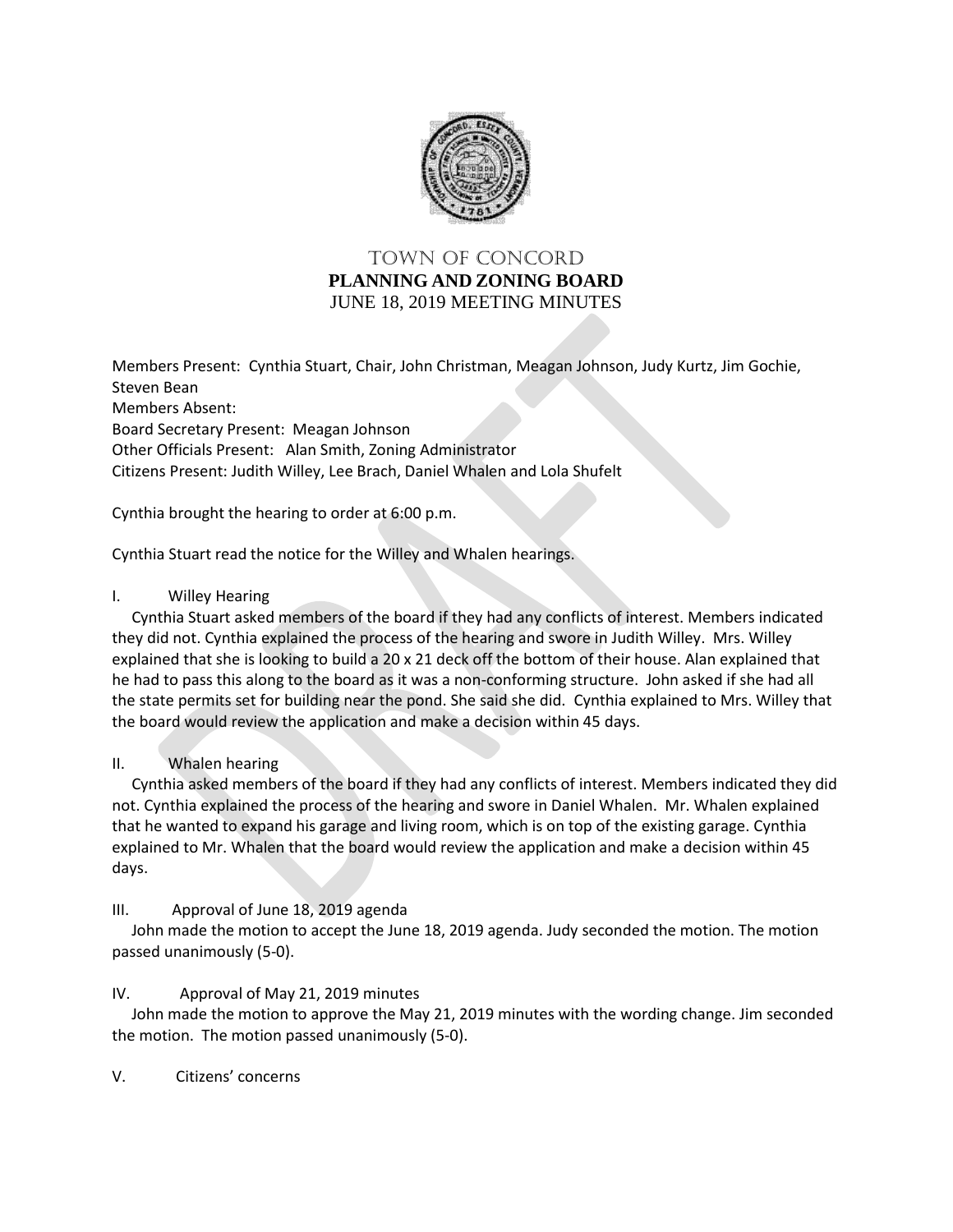Lee Brach asked that the Zoning Board could make the suggestion to the Selectboard to have the tax maps put up on the town website. Judy made the motion to bring this forward to the Selectboard. John seconded the motion. The motion passed unanimously (5-0).

 Lee also brought a suggestion of reaching out to a free email company and seeing if we could reserve 1000 address and giving one out to each person. The town then could send a mass email and not have to spend money on postage.

### VI. Zoning Administrator Report

 Alan indicated that things have picked up with people doing additions, building decks and camps. He did say he learned that each applicant is supposed to be filling out and sending an energy efficient form to the state, which then is sent to the town Zoning Administrator to have on file before giving out the certificate of completion.

 Cynthia did ask Alan to check in with the family that owns the burnt down house on Main Street to see what the time line might be for getting that cleaned up.

### VII. Judicial Bureau Tickets

 Waterford Town is using these tickets. Alan will touch base with the Zoning Administrator and see how it is going and if they are useful.

#### VIII. Deliberative Session on Willey and Whalen Hearings

 The board entered deliberative session at 6:29 PM. The board came out of deliberative session at 6:36 PM. Jim made the motion to grant the expansion of non-conforming structure, for Judith Willey, considering that the expansion request does not increase the degree of nonconformance or have an undue adverse impact on the character of the neighborhood, as determined by the objectives of this zoning bylaw and by polices and standards in the Municipal Plan. John seconded it. The motion passed unanimously (5-0).

 Jim made the motion to grant the expansion of non-conforming structure, for Daniel Whalen, considering that the expansion request does not increase the degree of nonconformance or have an undue adverse impact on the character of the neighborhood, as determined by the objectives of this zoning bylaw and by polices and standards in the Municipal Plan. Judy seconded it. The motion passed unanimously (5-0).

# IX. Executive Session if Warranted

The board did not meet in executive session.

 John made the motion to adjourn the meeting at 6:43 p.m. Judy seconded the motion. The motion passed unanimously (5-0).

Next Meeting: July 16, 2019 @ 6:00 PM

Respectfully Submitted,

Meagan Johnson **Secretary**